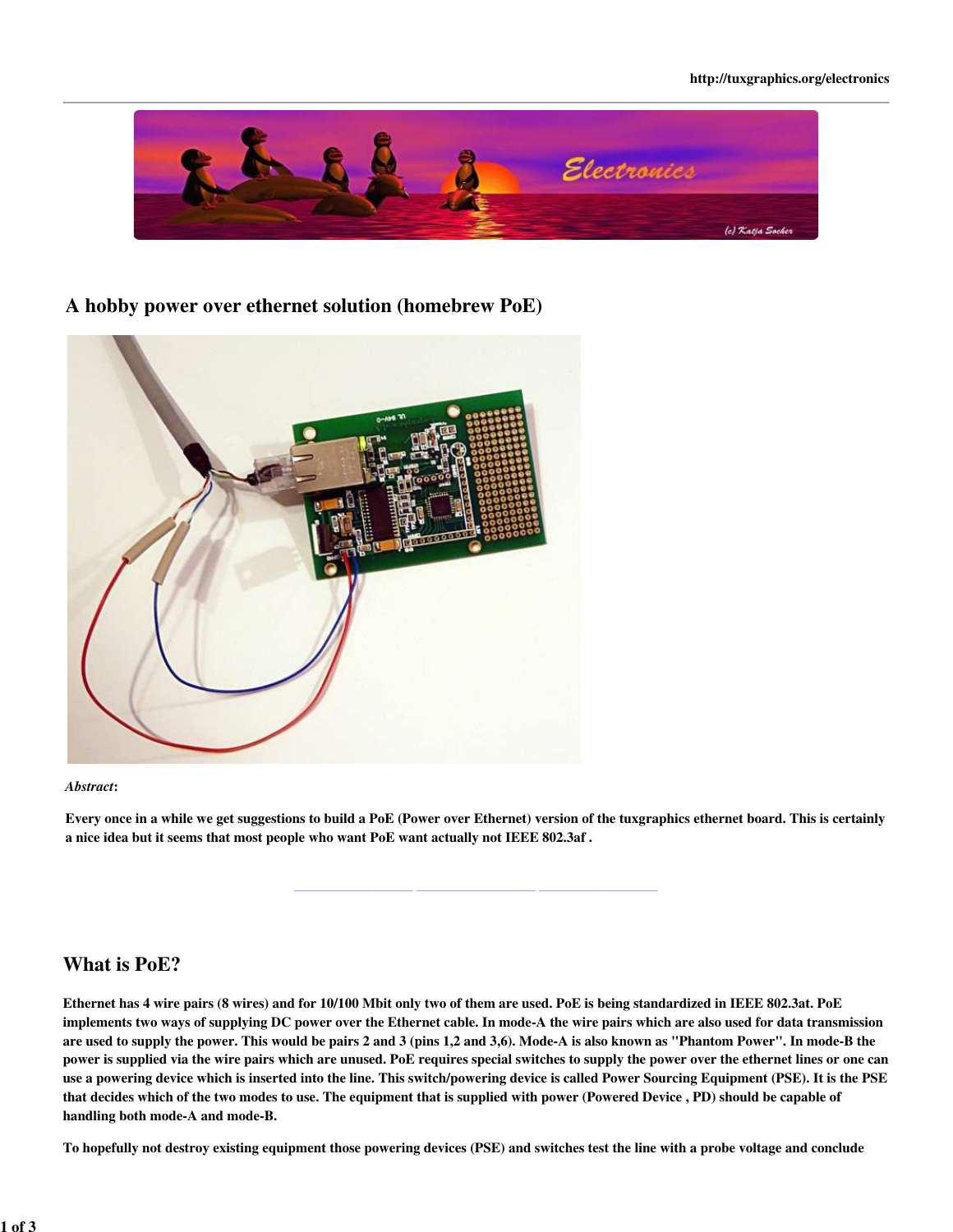form there if the end device is capable of PoE.

Once started up the PSE supplies 48V and 100mA to 400mA. The high voltages are needed because ethernet cables can be very long (e.g 100m). A high voltage minimizes the loss over long lines.

Most ethernet chips use either 5V or 3.3V. A switched voltage regulator is needed to convert the 48V on from the ethernet wire into something usable.

PoE is fairly expensive. A simple home and office switch might cost 10 to 20 dollar. PoE switches cost about ten times more.

### **Homebrew PoE**

PoE is a nice idea but to me it seems that many people want actually more a USB-like solution where a low voltage is supplied via a short cable (few meters). The ethernet equipment can then directly be powered from the ethernet cable without complicated electronics and logic.

How to power the tuxgraphics ethernet board with a "Homebrew PoE" solution?

We will use the spare wires in the ethernet cable to supply the power. That is: pair 1 (pins 4,5) will be the positive wires and pair 4 (pins 7,8) will be the negative wires. The data wires (pairs 2 and 3) are not touched.

Using an RJ45 crimp-tool we will make a special break-out cable as shown below. We take the "power wires off" before connecting the cable to the RJ45:



I recommend to use white-green/green as data wire pair 2 (wires 1,2) and white-brown/brown as data wire pair 3 (wires 3,6). This leaves you then with white-orange/orange and white-blue/blue for the power wires and it is a common convention that blue is minus while red or orange is plus.

|       | RJ45 Pin#  Color code name  Color | <b>Use</b>         |  |
|-------|-----------------------------------|--------------------|--|
|       | white-green                       | Data transmit+     |  |
| 12    | green                             | Data transmit-     |  |
| 3     | white-brown                       | Data receive+      |  |
| NC(4) | orange                            | $+DC power$        |  |
| NC(5) | white-orange                      | $+DC power$        |  |
| 16    | brown                             | Data receive-      |  |
| NC(7) | white-blue                        | $\ $ - DC power    |  |
| NC(8) | blue                              | $\vert$ - DC power |  |